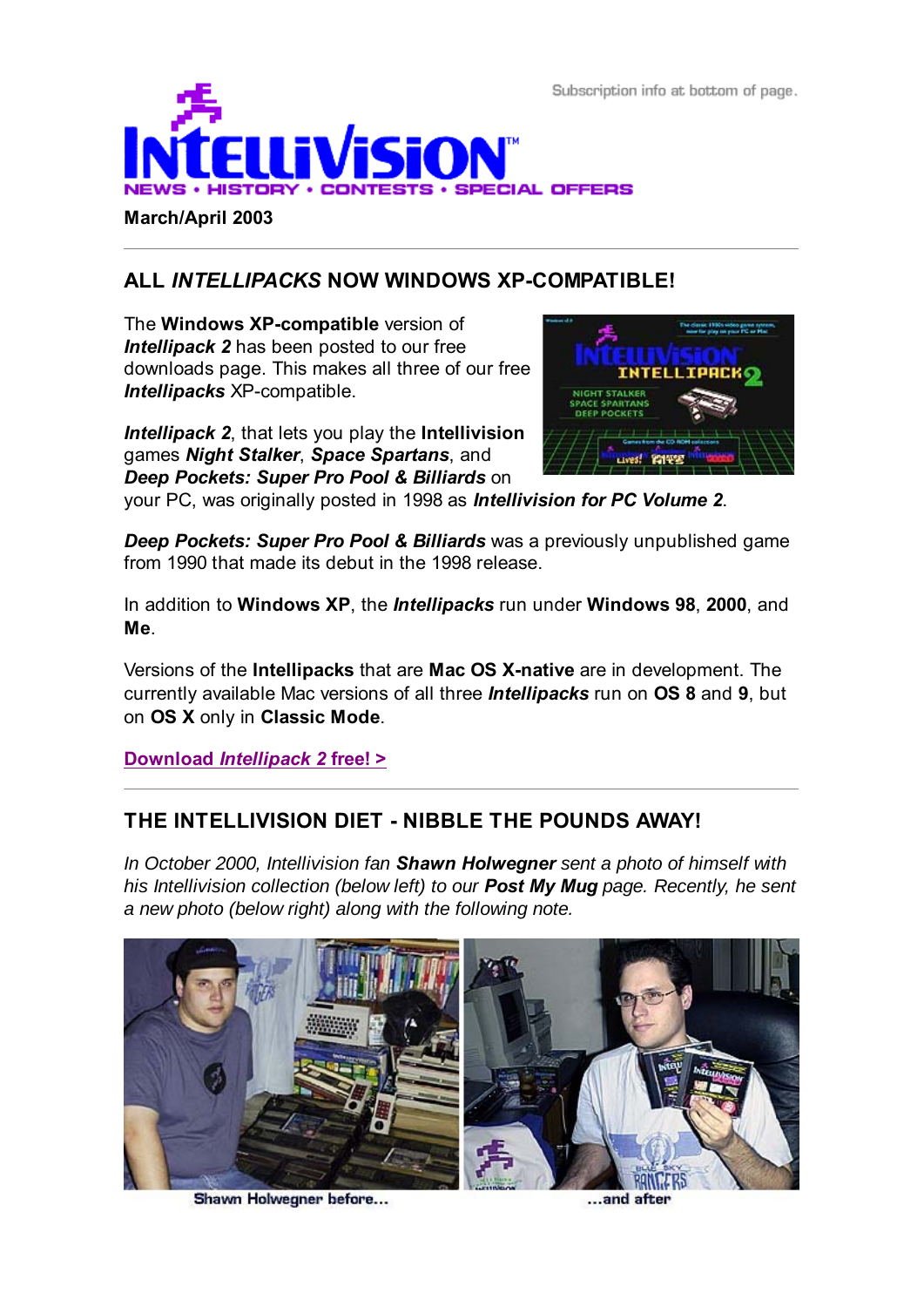### Greetings!

I just wanted to share with you this wondrous new **Intellivision** diet plan. Feel free to pass it along!

Take a handful of entirely addictive childhood games, bring back via some rather excellent emulation work, release for both PC and MAC. Fold in PlayStation port, and cook for a few years.

Consume at will! In no time, you'll have lost weight from sitting and playing the games you've loved for years, when you just can't drag the console about with you!

This might not be 100% accurate, but this is what I'm sticking to.

Hi again! You might remember me as "Shawn from Northern California" - ergh at **Post My Mug**. Have no fear, a new picture is here. I haven't drug out all of my old garb, but I do have two shirts in the shot, two copies of *Intellivision Lives 1.0*, one copy of *1.1*, and a copy of *Intellivision Rocks*. A subtle (read: bad) angle has the Activision *Intellivision Classics* beneath my iced tea, and what a wonderful coaster it doth make!  $\rightarrow$ 

Kudos to the crowd, and thanks for updating and compressing everything into this easier-to-swallow CD form. It has rather decreased my bloat as well!

Shawn Holwegner

### **Visit the POST MY MUG page >**

# **INTELLIVISION LORE FROM THE FILES OF THE BLUE SKY RANGERS:**



## **THE INTELLIVISION BASKETBALL LEAGUE**

In 1986, **INTV Corp.** introduced the *Super Pro* series of Intellivision sports games. Most of these were based on the original Intellivision sports titles but with added features - most importantly: a computer

opponent.

The conversion of *NBA Basketball* into *Slam Dunk - Super Pro Basketball* was done by **Steve Ettinger** with **David Warhol** producing.

Steve remembers: "Having been a HUGE basketball fan throughout my youth (I even spent my allowance on NBA pennants, and eventually was able to decorate my room with pennants from ALL of the NBA teams of the time! Man, I wish I still



had those pennants!), and having played basketball in high school, working on *Slam Dunk* was definitely a labor of love for me. Working with the original *NBA Basketball* code was a bit difficult at times, but in the end Dave and I were able to create a pretty fun game."

More than just adding a computer opponent, Steve created a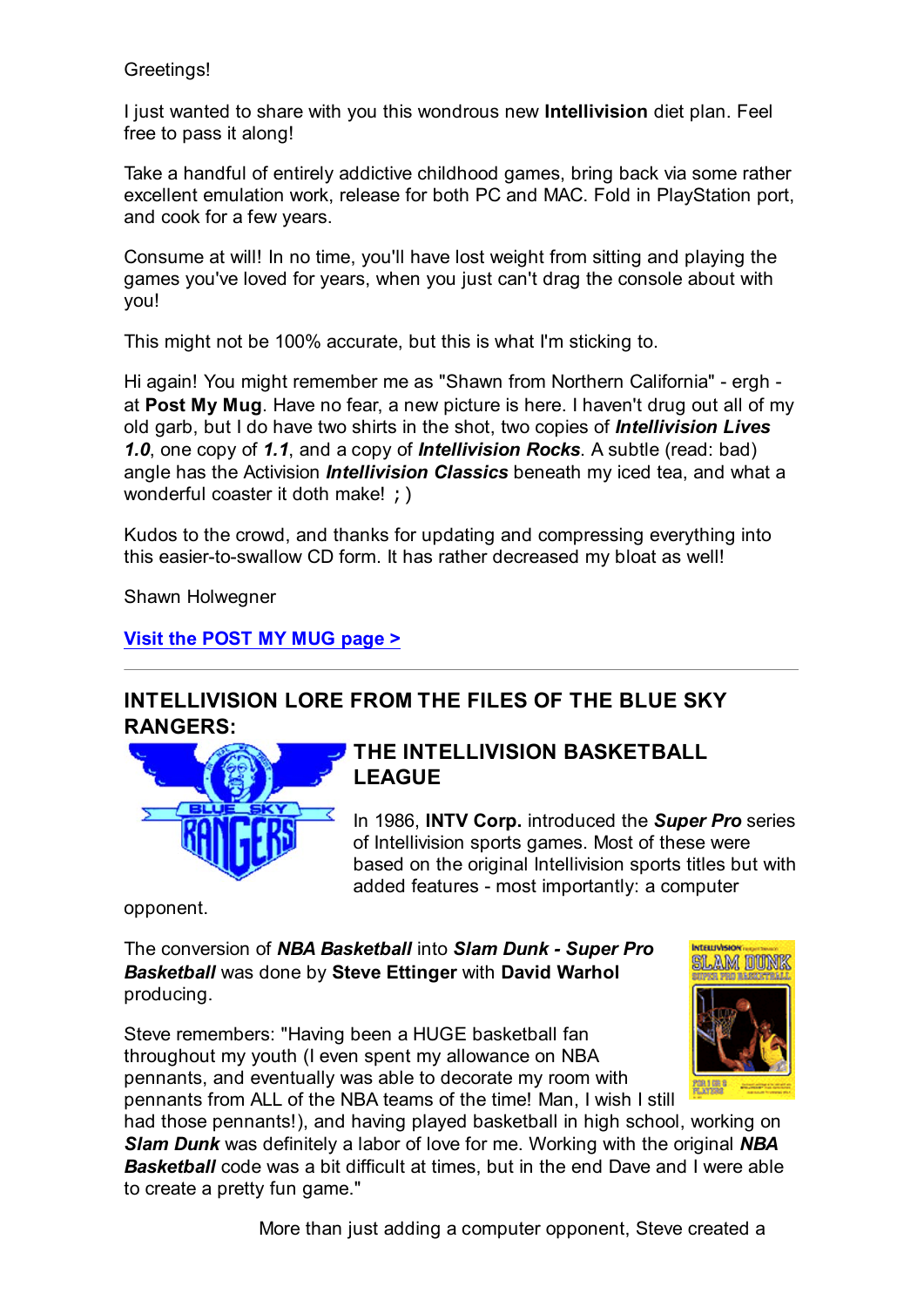

new front end that lets you assemble your team from a pool of 74 candidates based on their statistics. During the game, you decide which three of your five players will be on the court at any time. The stats of the players influence the game play.

"Virtually all of the stats used in *Slam Dunk* came from the NBA Guide for the 1986 season," says Steve. "Whenever possible,

Steve Ettinger the fake name was intended to reference the guy whose stats were being used, so if you were a BIG fan of the NBA, you could probably guess that someone called, say, **"Thunder Dunks"** was really **Darrel Dawkins**, who at the time was famous for breaking glass backboards with his dunks."

The game was released for Christmas 1987 and sold quite well.

It was rare for an Intellivision programmer to get feedback on a game from the public, so Steve was surprised when his phone rang several months later and the caller asked if he was the Steve Ettinger who had created *Slam Dunk*. The caller, **Bart** from East St. Louis, Illinois, had seen Steve's name in the game's credits and - in those pre-Web days - apparently tracked him down by looking up all the Steve Ettingers in the phone books at the library.

Bart told Steve about himself and his group of friends who were *Slam Dunk* fanatics: **The Intellivision Basketball League**. They regularly staged multi-day *Slam Dunk* tournaments. They took it very seriously, keeping complete statistics of their gameplay.

He had a special request: could he commission Steve to create a custom version of *Slam Dunk* that would incorporate all of the League members? Steve called Dave Warhol. There had never been a custom version of an Intellivision game done for hire. After some discussion, they agreed to do it for a fee of \$1,000.

"We made a special title screen for them which had an **'IBL - Intellivision Basketball League'** logo, and we included all of their names and statistics, which they had provided to us in meticulous detail," recalls Steve.

The game was loaded into one of the Intellivision prototyping cartridges - known as a "T-card" - and sent to the League. Bart and his friends were ecstatic. For years afterward they would inform Steve of their latest tournament.

Says Steve, "I still occasionally get a phone call out-of-the-blue from Bart, and as far as I know, despite all of the advances in video game technology over all these years, these people continue to get together and play *Slam Dunk!*"

(In February's **INTELLIVISION LORE** about the **INTV-PC/XT computer**, we asked how many of you ever owned one of these beauties. The number of responses we've had so far? **Zero.**)

## **ASK THE BLUE SKY RANGERS!**

**Adam E. Dean** writes:

Hey Blue Sky Rangers, how are things in Intellivision Land?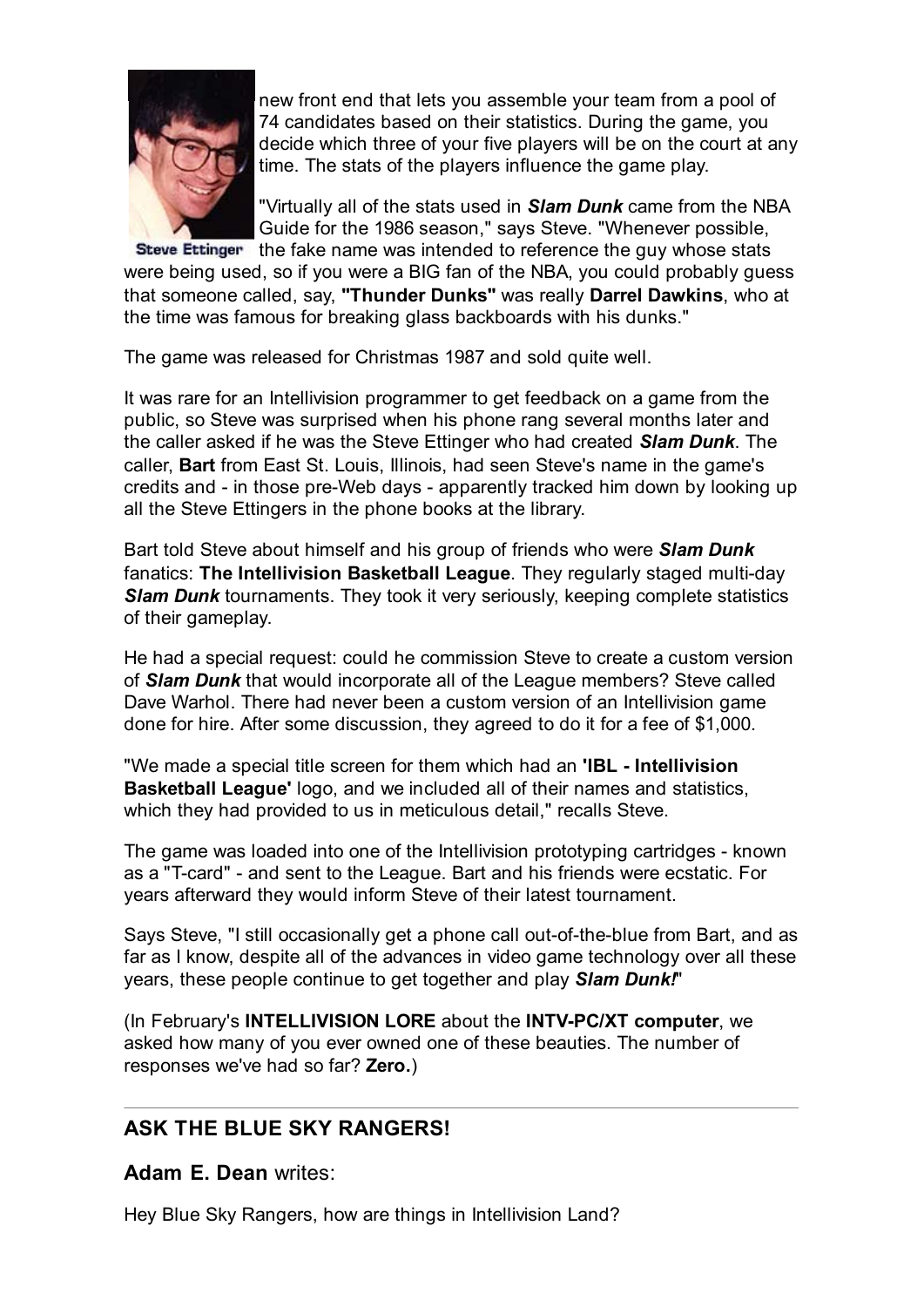It sure was swell growing up in the Golden Age of video gaming. I'd pick one of your games over *Doom* or another gory shooter anytime.

I took a good look at your website - IT ROCKS HARDER THAN *ASTROSMASH!!!* You seem to have all the bases covered. Just one thing though - what WERE the sixteen colors on the Intellivision?



**Stephen Roney**, co-programmer of *Space Spartans* and *B-17 Bomber*, and head of software development for **Intellivision Productions**, replies:

*The Intellivision can generate 16 colors - 8 "primaries" (black, blue, red, tan, dark green, green, yellow, and white) and 8 "pastels" (gray, cyan, orange, brown, magenta, light blue, yellowgreen, and purple). There are limitations on when the pastels can*

**Stephen Roney** 

*be used. For example, lower case letters can't be displayed in pastel colors without some programming trickery.*

*Despite their classification, most of the "pastels" aren't really pastel.*

*In November 1980,* **Astrosmash** *programmer John Sohl, nicknamed "Dr. Sohl" because his methodical notes on his early work with Intellivision became valuable documentation for later programmers, described the sixteen colors in a rather eccentric, almost poetic, manner:*

- 1. *BLACK: True.*
- *BLUE: Not quite dark blue PC board; closer to '65 Cadillac than '66 Falcon;* 2. *lapis lazuli.*
- 3. *RED: Red shirt red, much lighter than a rose; slightly purple?*
- 4. *TAN: Sandy, almost light brown.*
- 5. *DARK GREEN: Very dark climbing-ivy dark, or rubber-tree dark.*
- 6. *GREEN: Same shade but lighter, perhaps grass green; touch of yellow.*
- *YELLOW: Dark yellow* Afrika Korps *yellow, definitely not marigold. Not* 7. *quite amber.*
- 8. *WHITE: True.*
- 9. *GRAY: With a tinge of purple.*
- 10. *CYAN: Sick green-blue; institutional washroom green-blue.*
- 11. *ORANGE: Pale, closer to light red than to true Halloween orange.*
- 12. *BROWN: Very dark, the color of wet topsoil.*
- 13. *MAGENTA: Very bright, garish pink with a tinge of purple.*
- *LIGHT BLUE: The color of the California sky looking up at 45 degrees.* 14. *Perhaps a pastel color.*
- *YELLOW-GREEN: The same shade [of green] again, but somewhat more* 15. *faded. The grass of August? A true pastel green.*
- 16. *PURPLE: Dark violet Easter-egg dye purple.*

*Because the Intellivision output is analog, subject to noise and component variations, and because televisions - particularly early 1980s televisions - vary in their color and tint adjustments, players see slightly different colors from console to console and TV set to TV set. For instance, brown appears greenish on many sets.*



**John Sohl**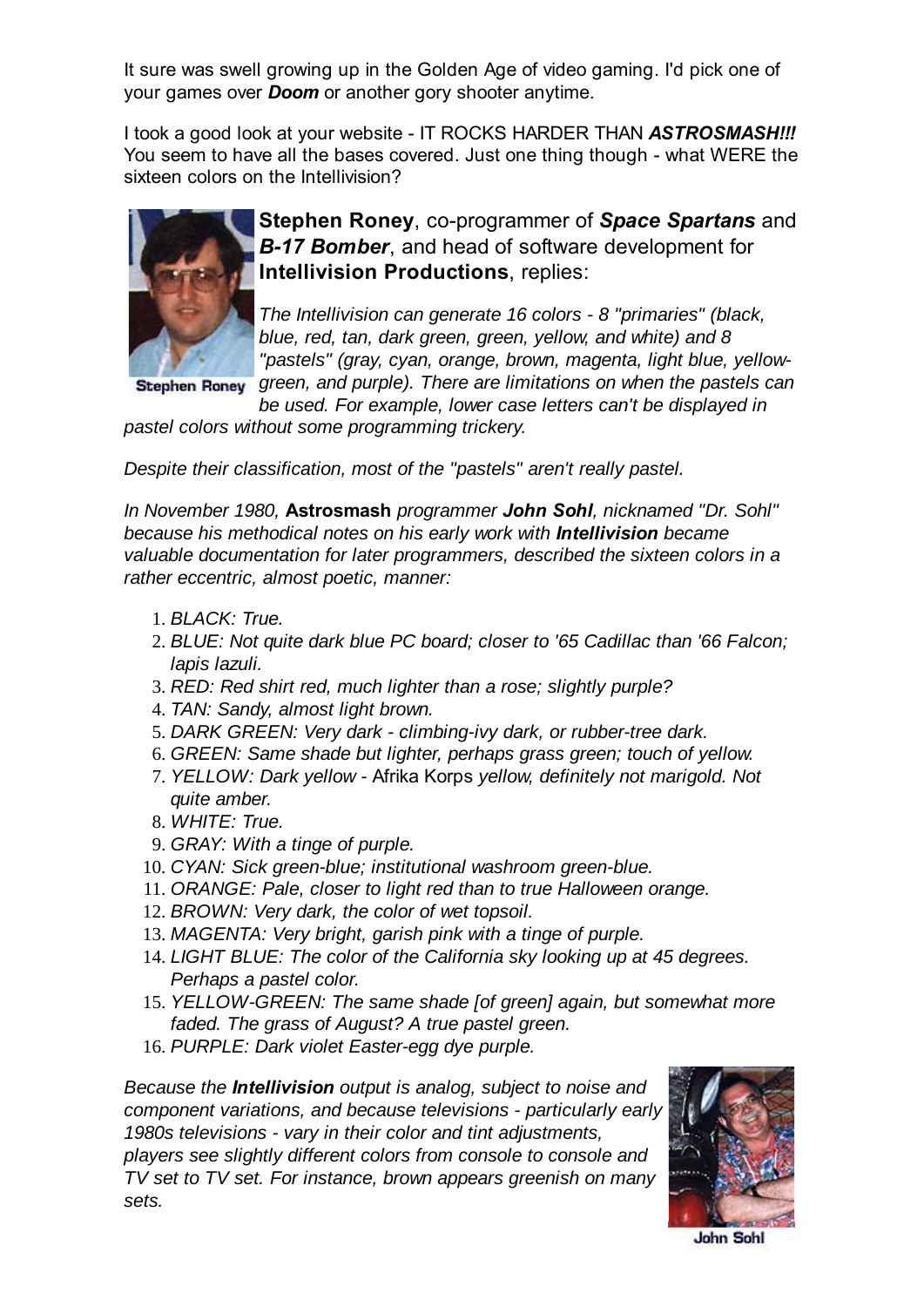*In developing the emulation software for our Intellipacks and CD-ROM collections, the programmers were given leeway to recreate the colors as they see them on their own TVs with a real Intellivision. The result is that the emulators for DOS, Mac, Windows and PlayStation all have slightly different palettes.*

*Which is correct? The only "correct" colors are the ones that make you feel as if you are playing your Intellivision on your living room TV set at home in 1982. We hope we've achieved that.*

*[By the way, if you're wondering what* Afrika Korps *yellow is, John Sohl says, "It helps if you watched* **'The Rat Patrol (in color)'** *when you were 13."]*

**Got a question for the Blue Sky Rangers? Write us here >**

# **THE INTELLIVISION TRIVIA CONTEST!**

109 of you entered February's trivia contest. The question:

**Lawyers for Atari got what Intellivision game yanked out of a trade show because the prototype version on display used Atari logos for targets?**





59 of you had the correct answer: *B-17 Bomber*. (This information could be found on our website on the **Voice Games** page, and on the *Intellivision Lives!* CD-ROM in the *B-17 Bomber* production notes.)

From the 59 correct answers, the random number generator at http://www.random.org/ selected **Kala Yoder** of Bellevue, Nebraska as the winner of an **Intellivision coffee mug**.

Congratulations, Kala! And thanks to all of you for playing!



Now try **this** question:

**In 1982, an internal Mattel Electronics memo to all programmers instructed them to delete a particular Intellivision game from their computer systems because too much time was being wasted playing it. What was the game AND what was the date of the memo?**

### **Submit your answer >**

(If you have trouble following the above link, or if submitting your answer fails, type the URL http://www.intellivisionlives.com/contest.shtml into your browser and try again.)

We'll pick a random winner from all complete, correct entries received before NOON PDT, MONDAY, MAY 5. The winner will receive an official **Intellivision Coffee Mug** - just like we use here in the office for serving up steamin' hot java!

**GOOD LUCK!**